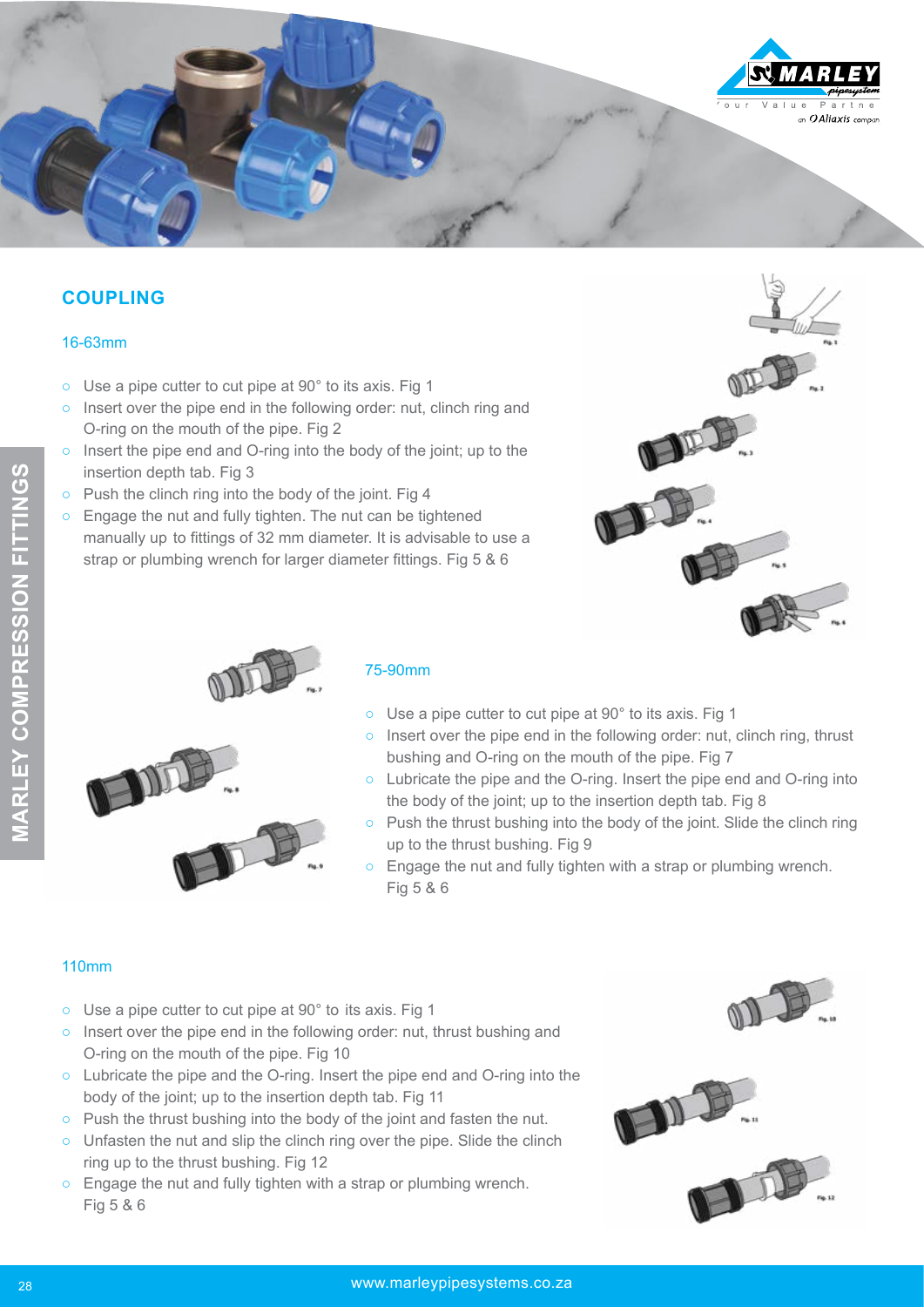

| <b>COUPLINGS</b> |                                      |         |
|------------------|--------------------------------------|---------|
| <b>Product</b>   | <b>Product</b><br><b>Description</b> | Code    |
|                  | 16 <sub>mm</sub>                     | 510 160 |
|                  | 20mm                                 | 510 200 |
|                  | 25mm                                 | 510 250 |
|                  | 32mm                                 | 510 320 |
|                  | 40mm                                 | 510 400 |
|                  | 50mm                                 | 510 500 |
|                  | 63mm                                 | 510 630 |
|                  | 75mm                                 | 510 750 |
|                  | 90 <sub>mm</sub>                     | 510 900 |
|                  | <b>110mm</b>                         | 510 110 |

| REDUCED COUPLINGS |                                      |         |
|-------------------|--------------------------------------|---------|
| <b>Product</b>    | <b>Product</b><br><b>Description</b> | Code    |
|                   | 20 x 16mm                            | 512.20A |
|                   | 25 x 20mm                            | 512.25B |
|                   | 32 x 20mm                            | 512.32B |
|                   | 32 x 25mm                            | 512.32C |
|                   | 40 x 25mm                            | 512.40C |
|                   | 40 x 32mm                            | 512.40D |
|                   | 50 x 25mm                            | 512.50C |
|                   | 50 x 32mm                            | 512.50D |
|                   | 50 x 40mm                            | 512.50E |
|                   | 63 x 32mm                            | 512.63D |
|                   | 63 x 40mm                            | 512.63E |
|                   | 63 x 50mm                            | 512.63F |
|                   | 75 x 50mm                            | 512.75F |
|                   | 75 x 63mm                            | 512.75G |
|                   | 90 x 63mm                            | 512.90G |
|                   | 90 x 75mm                            | 512.90H |
|                   | 110 x 75mm                           | 512.11H |
|                   | 110 x 90mm                           | 512.111 |

| <b>MALE ADAPTORS</b> |                                      |         |
|----------------------|--------------------------------------|---------|
| <b>Product</b>       | <b>Product</b><br><b>Description</b> | Code    |
|                      | $16 \times 3/8$ "                    | 511.16A |
|                      | $16 \times 1/2$ "                    | 511.16B |
|                      | $16 \times 3/4"$                     | 511.16C |
|                      | $20 \times 1/2$ "                    | 511.20B |
|                      | $20 \times 3/4"$                     | 511.20C |
|                      | $25 \times 1/2$ "                    | 511.25B |
|                      | $25 \times 3/4"$                     | 511.25C |

| <b>MALE ADAPTORS</b> |                                      |         |
|----------------------|--------------------------------------|---------|
| <b>Product</b>       | <b>Product</b><br><b>Description</b> | Code    |
|                      | 25 x 1"                              | 511.25D |
|                      | $32 \times 3/4"$                     | 511.32C |
|                      | $32 \times 1"$                       | 511.32D |
|                      | 32 X 1 1/4"                          | 511.32E |
|                      | $40 \times 1"$                       | 511.40D |
|                      | 40 x 1 1/4"                          | 511.40E |
|                      | 50 x 1"                              | 511.50D |
|                      | 50 x 1 1/4"                          | 511.50E |
|                      | 50 x 1 1/2"                          | 511.50F |
|                      | 50 x 2"                              | 511.50G |
|                      | 63 x 1 1/2"                          | 511.63F |
|                      | 63 x 2"                              | 511.63G |
|                      | 63 x 2 1/2"                          | 511.63H |
|                      | 75 x 2"                              | 511.75G |
|                      | 75 x 2 1/2"                          | 511.75H |
|                      | 75 x 3"                              | 511.751 |
|                      | $90 \times 2"$                       | 511.90G |
|                      | $90 \times 2$ 1/2"                   | 511.90H |
|                      | $90 \times 3"$                       | 511.901 |
|                      | $90 \times 4"$                       | 511.90L |
|                      | $110 \times 2$ "                     | 511.11G |
|                      | $110 \times 2$                       | E44411  |

110 x 3" 511.11| 110 x 4" 511.11L

| <b>FEMALE ADAPTORS</b> |                                      |         |
|------------------------|--------------------------------------|---------|
| <b>Product</b>         | <b>Product</b><br><b>Description</b> | Code    |
|                        | 16 x 3/8"                            | 601.16A |
|                        | $16 \times 1/2$ "                    | 601.16B |
|                        | 20 x 1/2"                            | 601.20B |
|                        | $20 \times 3/4"$                     | 601.20C |
|                        | $25 \times 1/2$ "                    | 601.25B |
|                        | $25 \times 3/4"$                     | 601.25C |
|                        | $25 \times 1"$                       | 601.25D |
|                        | $32 \times 1/2$ "                    | 601.32B |
|                        | $32 \times 3/4"$                     | 601.32C |
|                        | $32 \times 1"$                       | 601.32D |
|                        | $32 \times 11/4$ "                   | 601.32E |
|                        | 40 x 1"                              | 601.40D |
|                        | 40 x 1 1/4"                          | 601.40E |
|                        | 40 x 1 1/2"                          | 601.40F |
|                        | 50 x 1 1/4"                          | 601.50E |
|                        | 50 x 1 1/2"                          | 601.50F |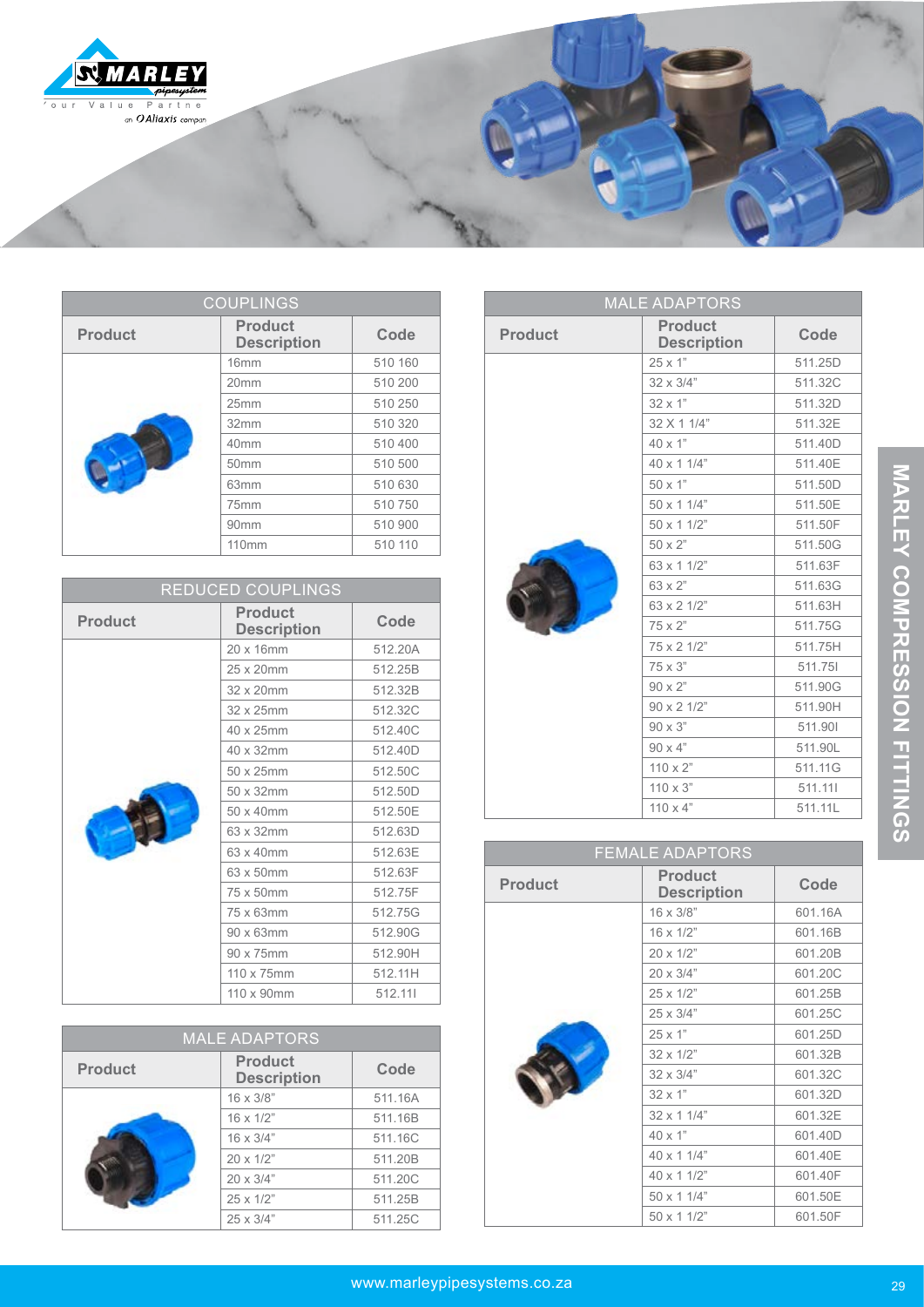

| <b>FEMALE ADAPTORS</b> |                                      |         |
|------------------------|--------------------------------------|---------|
| <b>Product</b>         | <b>Product</b><br><b>Description</b> | Code    |
|                        | $50 \times 2"$                       | 601.50G |
|                        | 63 x 1 1/2"                          | 601.63F |
|                        | 63 x 2"                              | 601.63G |
|                        | $75 \times 2"$                       | 601.75G |
|                        | 75 x 2 1/2"                          | 601.75H |
|                        | $90 \times 2"$                       | 601.90G |
|                        | $90 \times 21/2$ "                   | 601.90H |
|                        | $90 \times 3"$                       | 601.901 |
|                        | $110 \times 3$ "                     | 601.111 |
|                        | $110 \times 4$ "                     | 601.11L |

| <b>INCREASING TEES</b> |                                      |         |
|------------------------|--------------------------------------|---------|
| <b>Product</b>         | <b>Product</b><br><b>Description</b> | Code    |
|                        | 20 <sub>mm</sub>                     | 514.20C |
|                        | 25mm                                 | 514.25D |

|                | シロ ハ ム                               | 00 1.900                    |
|----------------|--------------------------------------|-----------------------------|
|                | 90 x 2 1/2"                          | 601.90H                     |
|                | 90 x 3"                              | 601.901                     |
|                | $110 \times 3"$                      | 601.111                     |
|                | $110 \times 4"$                      | 601.11L                     |
|                |                                      |                             |
|                | <b>INCREASING TEES</b>               |                             |
| <b>Product</b> | <b>Product</b><br><b>Description</b> | Code                        |
|                | 20 <sub>mm</sub>                     | 514.20C                     |
|                | 25mm                                 | 514.25D                     |
|                | <b>EQUAL TEES</b>                    |                             |
|                |                                      |                             |
| <b>Product</b> | <b>Product</b><br><b>Description</b> | Code                        |
|                | 16mm                                 | 514 160                     |
|                | 20mm                                 | 514 200                     |
|                | 25mm                                 | 514 250                     |
|                | 32mm                                 | 514 320                     |
|                | 40 <sub>mm</sub>                     | 514 400                     |
|                | 50mm                                 | 514 500                     |
|                | 63mm                                 | 514 630                     |
|                | 75mm                                 | 514 750                     |
|                | 90mm                                 | 514 900                     |
|                | 110mm                                | 514 110                     |
|                | <b>FEMALE TEES</b>                   |                             |
|                | <b>Product</b>                       |                             |
| <b>Product</b> | <b>Description</b>                   | Code                        |
|                | 16 x 3/8"                            | 515.16A                     |
|                | 16 x 1/2"                            | 515.16B                     |
|                | 20 x 1/2"                            | 515.20B                     |
|                | 20 x 3/4"                            | 515.20C                     |
|                | 25 x 1/2"                            | 515.25B                     |
|                | 25 x 3/4"                            | 515.25C                     |
| <u>er</u>      |                                      | www.marleypipesystems.co.za |

| <b>FEMALE TEES</b> |                                      |         |
|--------------------|--------------------------------------|---------|
| <b>Product</b>     | <b>Product</b><br><b>Description</b> | Code    |
|                    | $16 \times 3/8$ "                    | 515.16A |
|                    | $16 \times 1/2$ "                    | 515.16B |
|                    | $20 \times 1/2$ "                    | 515.20B |
|                    | $20 \times 3/4"$                     | 515,20C |
|                    | $25 \times 1/2$ "                    | 515.25B |
|                    | $25 \times 3/4"$                     | 515.25C |

| <b>FEMALE TEES</b> |                                      |         |
|--------------------|--------------------------------------|---------|
| <b>Product</b>     | <b>Product</b><br><b>Description</b> | Code    |
|                    | $25 \times 1"$                       | 515.25D |
|                    | $32 \times 1/2$ "                    | 515.32B |
|                    | $32 \times 3/4"$                     | 515.32C |
|                    | $32 \times 1"$                       | 515.32D |
|                    | $32 \times 11/4$ "                   | 515.32E |
|                    | $40 \times 1"$                       | 515.40D |
|                    | 40 x 1 1/4"                          | 515.40E |
|                    | 40 x 1 1/2"                          | 515.40F |
|                    | 50 x 1 1/2"                          | 515.50F |
|                    | 50 x 2"                              | 515.50G |
|                    | 63 x 2"                              | 515.63G |
|                    | 63 x 2 1/2"                          | 515.63H |
|                    | 75 x 2 1/2"                          | 515.75H |
|                    | 75 x 3"                              | 515.751 |
|                    | $90 \times 3"$                       | 515.901 |
|                    | $90 \times 4"$                       | 515.90L |
|                    | $110 \times 4$ "                     | 515.11L |

| <b>MALE TEES</b> |                                      |         |
|------------------|--------------------------------------|---------|
| <b>Product</b>   | <b>Product</b><br><b>Description</b> | Code    |
|                  | $16 \times 1/2$ "                    | 516.16B |
|                  | $20 \times 1/2$ "                    | 516.20B |
|                  | $20 \times 3/4"$                     | 516.20C |
|                  | $25 \times 3/4"$                     | 516.25C |
|                  | 25 x 1"                              | 516.25D |
|                  | $32 \times 1"$                       | 516.32D |
|                  | 32 x 1 1/4"                          | 516.32E |
|                  | 40 x 1 1/4"                          | 516.40E |
|                  | $40 \times 11/2$ "                   | 516.40F |
|                  | 50 x 1 1/2"                          | 516.50F |
|                  | 50 x 2"                              | 516.50G |
|                  | 63 x 2"                              | 516.63G |
|                  | 63 x 2 1/2"                          | 516.63H |
|                  | 75 x 2 1/2"                          | 516.75H |
|                  | $75 \times 3"$                       | 516.751 |
|                  | 90 x 3"                              | 516.901 |
|                  | $90 \times 4"$                       | 516.90L |
|                  | $110 \times 4$ "                     | 516.11L |